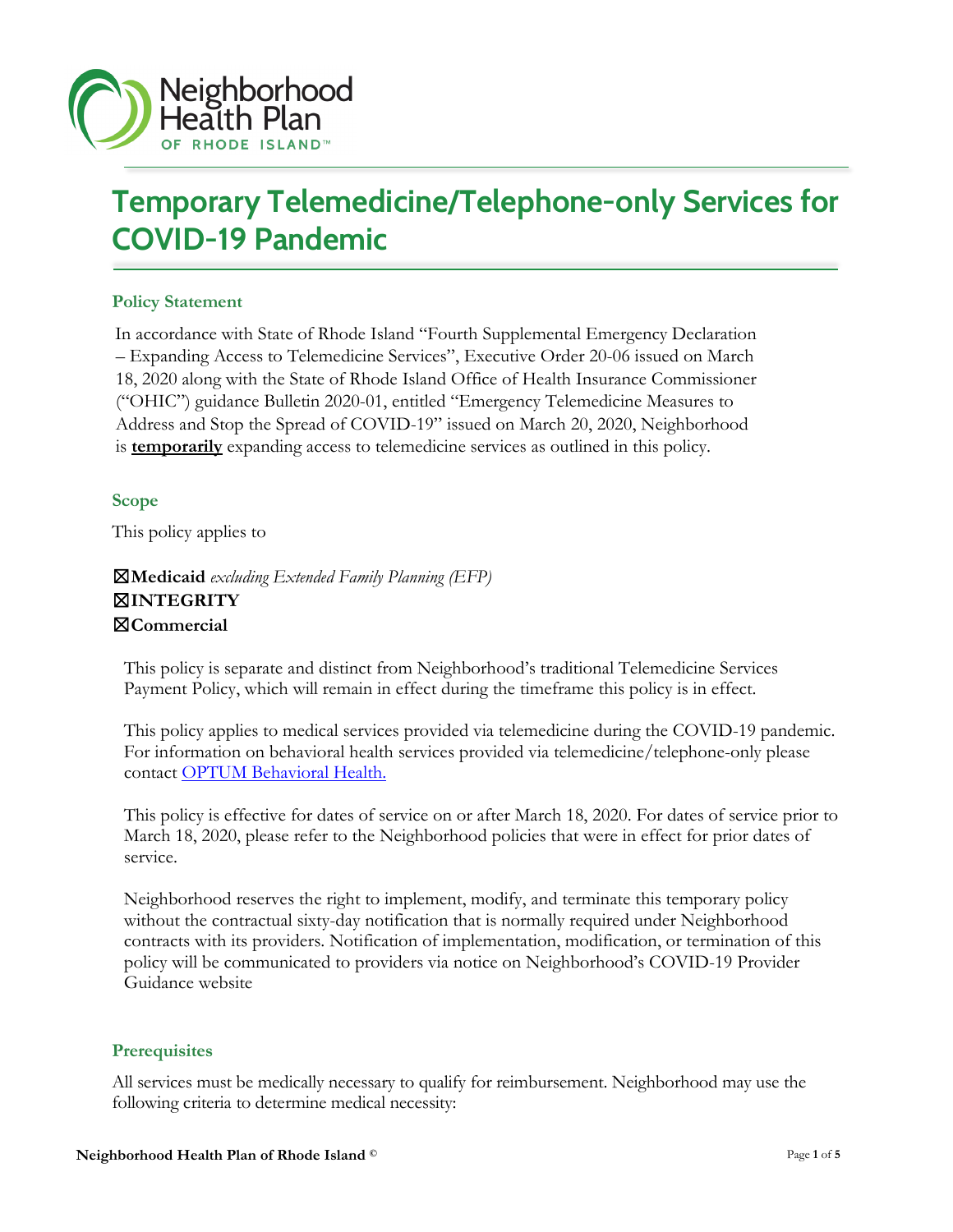

- National Coverage Determination (NCD)
- Local Coverage Determination (LCD)
- Industry accepted criteria such as Interqual
- EOHHS recommendations
- Clinical Medical Policies (CMP)

It is the provider's responsibility to verify eligibility, coverage and authorization criteria prior to rendering services.

For more information please refer to:

- Neighborhood's plan specific [Prior Authorization Reference page.](https://www.nhpri.org/providers/policies-and-guidelines/prior-authorization-reference-guide/)
- Neighborhood's [Clinical Medical Policies.](https://www.nhpri.org/providers/policies-and-guidelines/clinical-medical-policies/)

Please contact Provider Services at 1-800-963-1001 for questions related to this policy.

#### **Reimbursement Requirements**

Neighborhood reserves the right to audit medical records as well as administrative records related to adherence to all the requirements of this policy, e.g. to verify the nature of the services provided, the medical necessity and clinical appropriateness to provide such service via telemedicine and/or telephone as well the appropriateness of the level of evaluation and management coding.

Documentation requirements for a telemedicine/telephone-only service are the same as those required for any face-to-face encounter.

Prior authorization requirements will be waived for the telemedicine/telephone-only services outlined in this policy.

Telemedicine/telephone-only services are covered when all of the following criteria are met:

- The patient is present/participates at the time of service.
- Services must be of an amount and nature that would be sufficient to meet the key components and/or requirements of the same service when rendered via face-to-face interaction.
- Services must be medically necessary and otherwise covered under the member's benefit plan.
- Services must be within the provider's scope of license.
- A permanent record of the telemedicine/telephone-only communication(s) must be documented/maintained as part of the patient's medical record.

Neighborhood will reimburse telemedicine/telephone encounters at 100% of the in-office allowable for any clinically appropriate, medically necessary covered health service.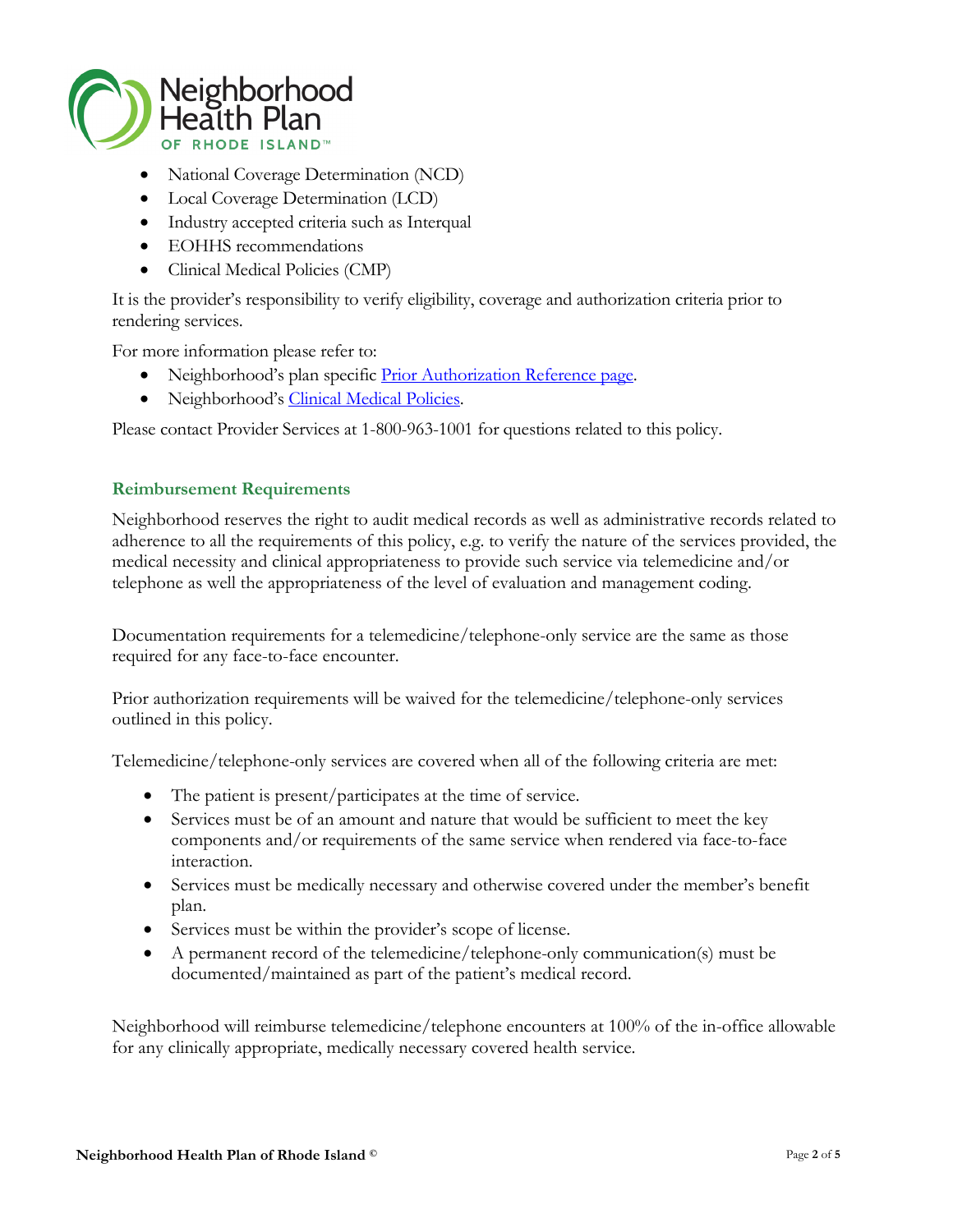

# **Coverage Inclusions**

In an effort to support social distancing efforts by reducing the need for in-person treatment, during the timeframe this policy is in effect, Neighborhood will temporarily allow for all clinically appropriate, medically necessary covered health services to be provided through telemedicine/telephone-only for any health conditions when billed by the following provider types:

- Primary care physicians
- All Medical Specialists defined as any MD, DO, NP and PA
- Optometrists
- Doctors of Podiatric Medicine (DPM's)
- Chiropractors (DC)
- **Lactation Consultants**
- Physical, Occupational and Speech Therapists
- Diabetes Educators
- Nutritionists
- Midwifes
- Urgent Care Centers
- Emergency Departments
- Retail Based Clinics

Per OHIC Bulletin 2020-01, professional providers are allowed to provide service to any patient, regardless of the patient's originating site. This includes service for a patient residing in a nursing facility or is undergoing treatment in an inpatient hospital setting.

## **Coverage Exclusions**

- Services rendered through email, text, fax, or patient portal.
- Telemedicine that occurs the same day as a face-to-face visit, when performed by the same provider and for the same condition.
- Patient communications incidental to E&M services, including, but not limited to reporting of test results or provision of educational materials.
- Administrative matters, including but not limited to, scheduling, registration, updating billing information, reminders, requests for medication refills or referrals, ordering of diagnostic studies, and medical history intake completed by the patient.
- Any telemedicine/telehealth or telephonic encounter conducted by office staff, RNs, LPNs, etc.
- Services that are not clinically appropriate to be billed through telemedicine/ telephone such as, a chiropractor may not bill for manual manipulation services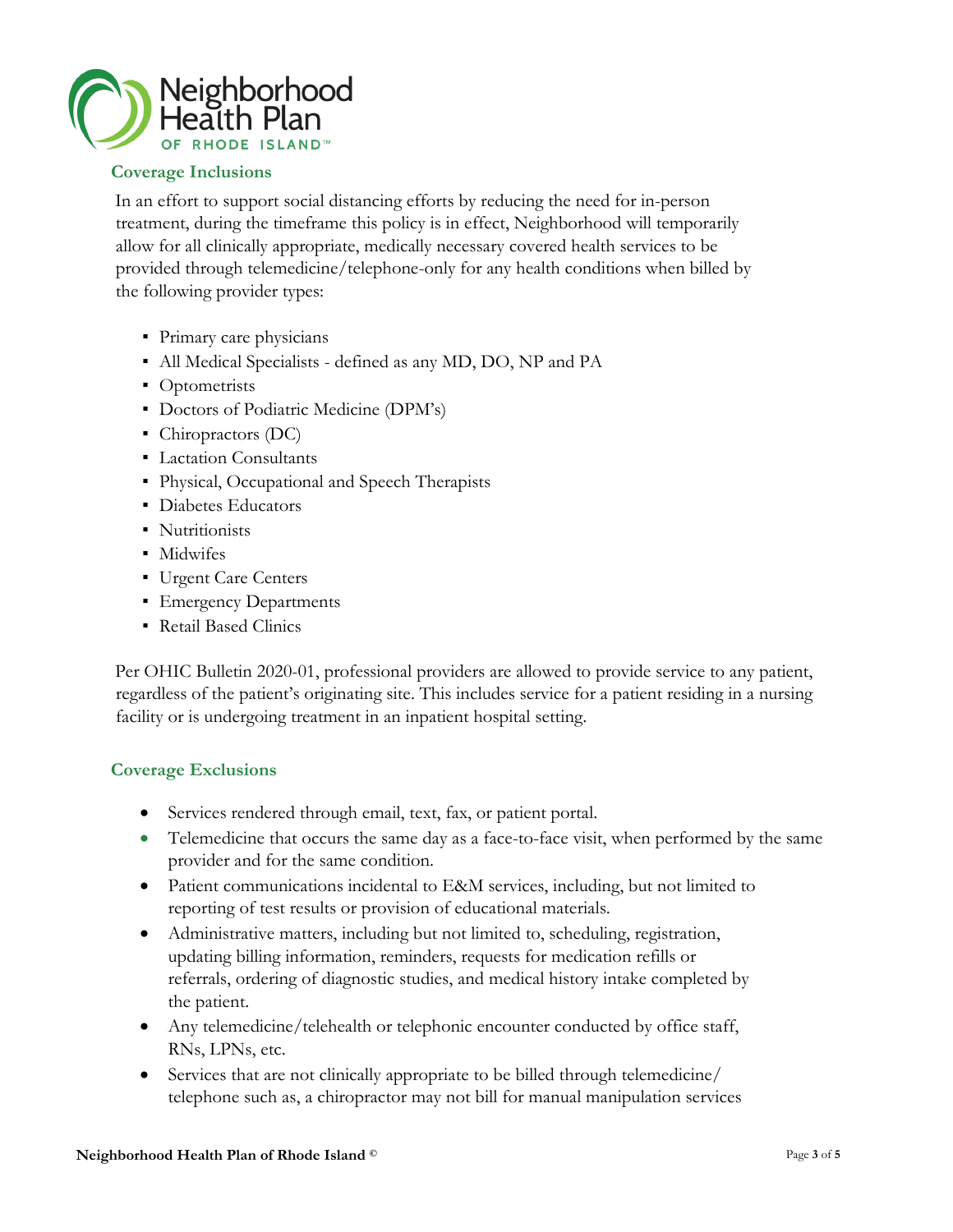

and a physical therapist may not bill for manual therapy services via telemedicine/ telephone.

• Telemedicine/telehealth services provided through the following public facing video communication applications.

## **Claim Submission**

Telemedicine is not considered a distinct benefit and is covered as a place of service. Place of Service (POS) 02 (when patient is not located in their home) or POS 10 (effective  $4/1/22$ , when patient is located in their home) must be on the claim to indicate that the service was delivered via telemedicine/telephone only.

Claims must include modifier "CR", defined as: Catastrophe/Disaster Related

Billable services are subject to contractual agreements, when applicable. Providers are required to submit complete claims for payment within contractually determined timely filing guidelines.

Adjustments, corrections, and reconsiderations must include the [required forms.](https://www.nhpri.org/providers/provider-resources/Forms/) All submissions must be in compliance with National Claims Standards.

Coding must meet standards defined by the American Medical Association's Current Procedural Terminology Editorial Panel's (CPT®) codebook, the International Statistical Classification of Diseases and Related Health Problems, 10th revision, Clinical Modification (ICD-10-CM), and the Healthcare Common Procedure Coding System (HCPCS) Level II.

## **Documentation Requirements**

Neighborhood reserves the right to request medical records for any service billed. Documentation in the medical record must support the service(s) billed as well as the medical necessity of the service(s). Neighborhood follows CMS standards for proper documentation requirements.

#### **Member Responsibility**

Neighborhood will waive member cost share for Commercial plans for services outlined in this temporary policy. Providers should NOT collect cost share from a member in accordance with this policy.

#### **Disclaimer**

This payment policy is informational only and is not intended to address every situation related to reimbursement for healthcare services; therefore, it is not a guarantee of reimbursement.

Claim payments are subject to the following, which include but are not limited to: Neighborhood Health Plan of Rhode Island benefit coverage, member eligibility, claims payment edit rules, coding and documentation guidelines, authorization policies, provider contract agreements, and state and federal regulations. References to CPT or other sources are for definitional purposes only.